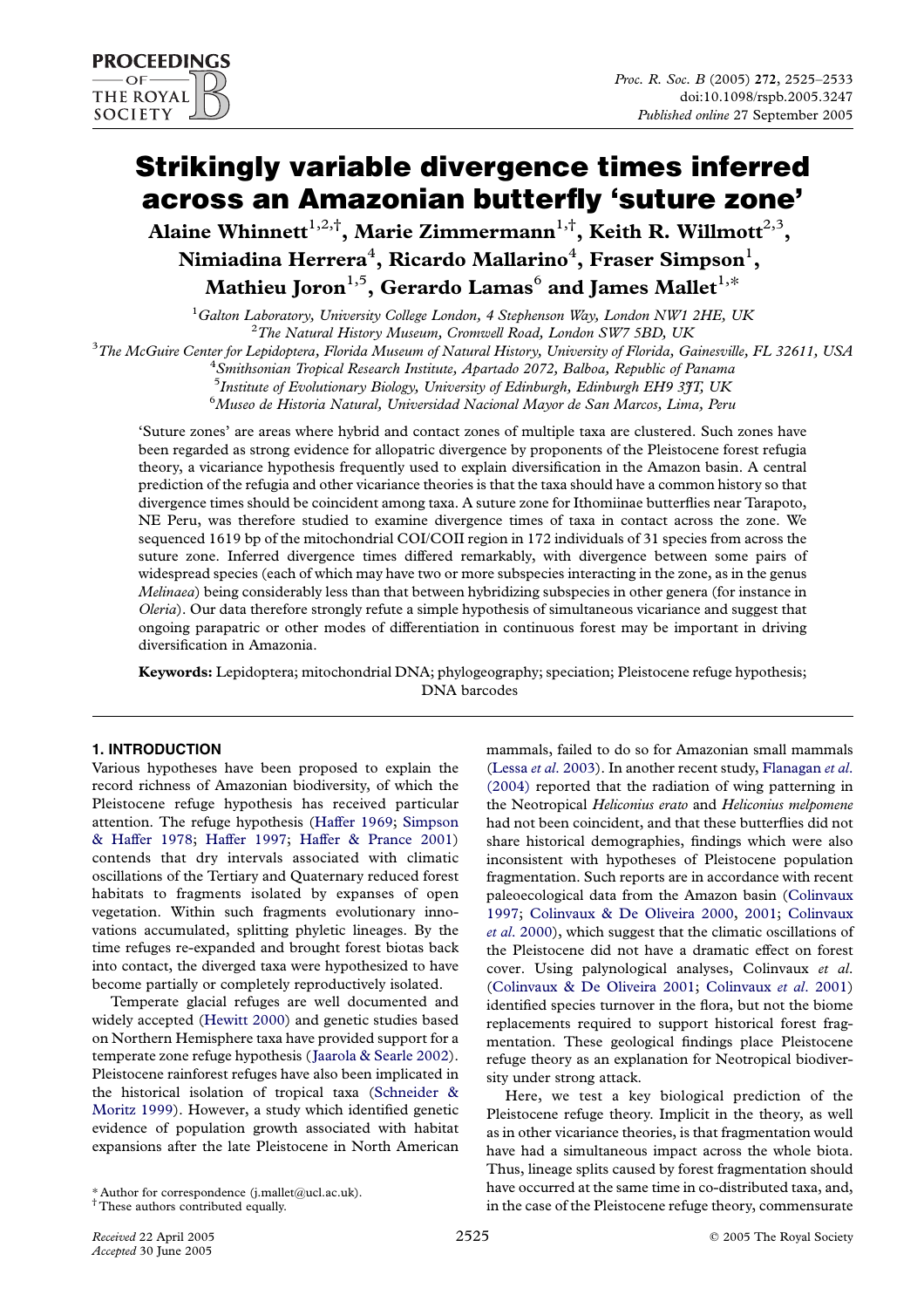with Pleistocene climatic fluctuations. Clustered divergences due to vicariant events have previously been demonstrated, for example, in marine species pairs found across the Isthmus of Panama [\(Knowlton](#page-7-0) et al. [1993](#page-7-0); [Marko 2002](#page-7-0)). In accordance with predictions of vicariance theories, lineage splits should be most strikingly correlated in pairs of closely related taxa, which share natural history traits and therefore can be expected to respond similarly to common environmentally induced vicariance.

We here focus on the subfamily Ithomiinae (Lepidoptera: Nymphalidae). The group contains about 355 species (Lamas et al[. 2004](#page-7-0)), each of which may consist of multiple strongly differentiated subspecies, providing an opportunity to study multiple, co-distributed and closely related taxa. Each subspecies is typically involved in Müllerian mimicry 'rings' with sympatric taxa from many other species ([Brown 1979](#page-6-0); [Joron & Mallet 1998\)](#page-7-0). Additionally, the distribution of ithomiine subspecies has been used as key biogeographic evidence for the refuge hypothesis [\(Brown 1979,](#page-6-0) [1982,](#page-6-0) [1987](#page-7-0)b; [Haffer 1969;](#page-7-0) [Turner & Mallet 1996](#page-8-0)).

We sampled from two adjacent centres of endemism in NE Peru separated by the Cerros Escalera mountain range (ranging up to  $\sim 1600 \text{ m}$  above sea level): the Rio Mayo/upper Río Huallaga valley, and the lower Río Huallaga basin (figure 1). These centres of endemism ([Lamas 1982\)](#page-7-0) were interpreted [b](#page-7-0)y Brown  $(1987a,b)$  as evidence for the Huallaga (Andean valley) and Ucayali (Amazon basin) refuges, respectively. About 40 species of ithomiines show morphologically differentiated pairs of subspecies between these two endemic areas; their strikingly correlated contact and hybrid zones form a very well-defined 'suture zone' (sensu [Remington 1968](#page-7-0)). Additionally, approximately 40 species are widespread and monomorphic, and found in both areas, while an additional approximately 40 monomorphic species are distributed only in the Huallaga centre, and approximately 20 are restricted to the Ucayali centre.

We investigate questions of ithomiine diversification using a 1619 bp aligned COI-tRNA-COII mitochondrial region as it has a high substitution rate, and is expected to show marked differences between even recently diverged taxa. We use a 'rate-smoothing' method to investigate the relative chronology of diversifications.

### 2. MATERIAL AND METHODS

Ithomiine samples for DNA analysis were collected and are retained at UCL in 20% dimethylsulphoxide, 0.25 M EDTA and saturated NaCl solution. Taxa were collected in 2002 from study localities described by Joron et al[. \(1999\),](#page-7-0) with the addition of site 12 (see figure 1 and [table 1](#page-2-0)). Samples were identified by KRW and GL. Study taxa were selected at a range of taxonomic levels to obtain information spanning the whole process of differentiation. Where possible, at least three representatives from each centre of endemism, for each species, were sampled; for example, 3 Hyposcada anchiala interrupta from site 11 and 3 H. anchiala mendax from site 12; and 3 Ithomia agnosia agnosia from each of sites 2 and 12.

One-third of the thorax of each newly collected specimen was extracted using the DNA easy kit (Qiagen) according to the manufacturer's instructions, with an initial incubation of 1.5–3 h at 55 °C, and into 300  $\mu$ l elution buffer. Samples are



Figure 1. Map of the study area (Joron et al[. 1999](#page-7-0)). Study site 12 is approximately 70 km NW from the top left-hand side corner of the map.

preserved at  $-20$  °C. Dried wings are retained as vouchers at UCL. Lab protocols closely follow those of [Mallarino](#page-7-0) et al. [\(2005\)](#page-7-0) using primers Jerry and Pat for COI amplification and sequencing, George and Imelda for COII amplification, and George and Imelda, or Phyllis, Imelda and an additional primer, Romeo, (5'-TAATATGACAGATTATATGTAAT GGA-3'), for COII sequencing. Some Pseudoscada individuals would not amplify for COI, so a new specific primer, Talma (5'-AATCAGAATAACGACGAGG-3') was developed, which successfully paired with Jerry, following the above protocol. Sequence data have been lodged at Genbank (Genbank accession numbers DQ078312-473 and DQ078478-479). Sequence data for eight specimens of Ithomia (Genbank accession numbers AY713067-8, AY713040-1, and AY713075-8, [Mallarino](#page-7-0) et al. 2005) and a danaine outgroup Anetia briarea (Genbank accession number DQ071866, Brower et al. 2005) were also used. Vouchers for these nine specimens are retained by C. Jiggins at The University of Edinburgh (Ithomia) and A. V. Z. Brower at Oregon State University (Anetia).

PAUP\* v. 4.0b 10 ([Swofford 2000](#page-7-0)) was used to calculate the number of variable sites. Bayesian analysis was performed using MRBAYES v. 3.0 [\(Huelsenbeck & Ronquist 2001\)](#page-7-0), with  $nst = 6$  and a gamma rates heterogeneity model, using four simultaneous chains run for 1 000 000 generations, sampling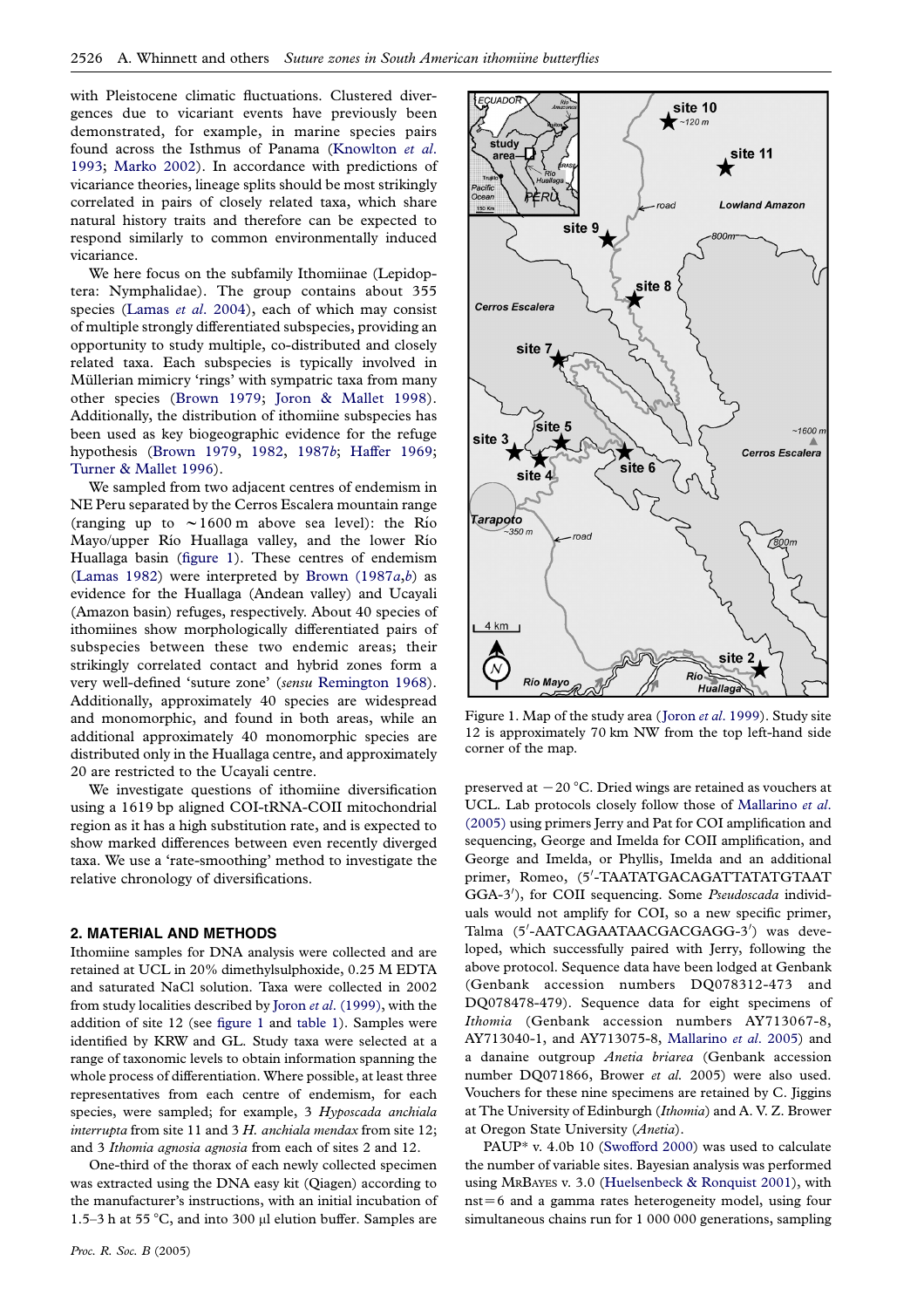| site<br>number |                                                                   | position                   |                       |              |                     |
|----------------|-------------------------------------------------------------------|----------------------------|-----------------------|--------------|---------------------|
|                | local name                                                        | latitude                   | longitude             |              | zone of endemism    |
| 12             | Serranoyacu $+$ Pte. Aguas Verdes                                 | $5^{\circ}67'49''S$        | $77^{\circ}67'97''W$  | $980 - 1150$ | Huallaga (Andean)   |
| 2              | Quebrada Pucayaquillo                                             | $6^{\circ}35'10''\text{S}$ | $76^{\circ}13'05''W$  | $300 - 450$  | Huallaga (Andean)   |
| 3              | $\mathrm{R}$ ío Shilcayo + Boca                                   | $6^{\circ}27'20''S$        | $76^{\circ}20'40''W$  | $350 - 500$  | Huallaga (Andean)   |
| $\overline{4}$ | Km 8-9. Sector Uruhuasha                                          | $6^{\circ}28'00''S$        | $76^{\circ}20'05''W$  | $700 - 850$  | Huallaga (Andean)   |
| 6              | Km 15–19. Ahuashiyacu-Túnel                                       | $6^{\circ}27'25''\text{S}$ | $76^{\circ}18'00''W$  | 800-1000     | Huallaga (Andean)   |
| 7              | Km 28-30. Tarapoto-Yurimaguas                                     | $6^{\circ}24'30''S$        | $76^{\circ}19'30''W$  | 750-900      | suture zone         |
| 8              | Km 42-52. Tarapoto-Yurimaguas                                     | $6^{\circ}22'10''\text{S}$ | $76^{\circ}16'45''$ W | 450          | suture zone         |
| 10             | Km 68–72. Santa Rosa de Davidcillo +<br>Km 26 Yurimaguas-Tarapoto | $6^{\circ}14'55''S$        | $76^{\circ}15'50''$ W | 120          | Ucayali (Amazonian) |
| 11             | Km 4-8. Carretera Pongo-Barranquita                               | $6^{\circ}17'15''S$        | $76^{\circ}13'40''$ W | 150          | Ucayali (Amazonian) |

<span id="page-2-0"></span>Table 1. Study site details.

a tree every 100 generations. The tree with maximum posterior probability was assessed using a consensus of the final 9000 trees (representing the final 900 000 generations), after confirmation that likelihood values had stabilized following 100 000 generations. Pairwise divergences between taxa, corrected for multiple hits, were calculated in PAUP using maximum likelihood parameters identified using PAUP\* with a variant of the MODELTEST script ([Posada](#page-7-0) [& Crandall 1998\)](#page-7-0); however, the Bayesian consensus tree was used, rather than a NJ tree as in the usual MODELTEST script. Model parameters found and used subsequently were; base frequencies, A: 0.3537, C: 0.0788, G: 0.0911; relative transition rates, A–C: 9.4363, A–G: 26.4378, A–T: 5.5769, C–G: 4.7678 C–T: 109.8022, and G–T: 1.0000; gammadistributed rates with shape parameter: 0.6605; and fraction of invariable sites: 0.5626 (corresponding to a General Time Reversible,  $GTR+I+G$  model). We also used a PAUP\* likelihood ratio method to test constancy of evolutionary rates (i.e. the molecular clock null hypothesis) across the Bayesian consensus tree.

Because the molecular clock was rejected, we used Yang's AHRS likelihood method in PAML (using the BASEML subprogram; see [Yoder & Yang \(2000\),](#page-8-0) [Yang & Yoder \(2003\),](#page-8-0) [Yang \(2004\)\)](#page-8-0) to obtain branch lengths by fitting a discrete model of rate variation, implemented with four different rates chosen via a clustering analysis ([Yang 2004](#page-8-0)), to the Bayesian consensus tree. There are no fossil data for Ithomiinae, so times of divergence were calculated relative to the Ithomiinae + Anetia briarea (Danainae) root, which was set to 1.0. Relative divergence times were then calibrated to molecular divergence by performing a linear regression of selected, wellsupported deeper nodes of species within genera against  $GTR+I+G$  distances obtained in PAUP\*. As the fit was good ( $r^2$  = 0.926), we used node-depths instead of the more usual averaged pairwise divergences between taxa as estimators of the times of divergence between taxa. The resultant tree, therefore, gives relative estimates of times of divergence in terms of fitted  $GTR+I+G$  distances.

## 3. RESULTS

Sequence data were obtained for 173 individuals representing 31 species from 10 genera, including an *Anetia* outgroup. The final 1619 bp alignment spanned 829 bp of the  $3'$  end of COI (alignment positions 1–829), 64 bp tRNA (830–893) and 726 bp COII (894–1619). Excluding Anetia, 532 sites were variable, of which 511 were

parsimony-informative. Likelihood ratio tests were used to test the molecular clock by investigating rate heterogeneity across the Bayesian consensus tree. Substitution rates were heterogeneous  $(2\Delta \ln L=-205.95, 171$  d.f.,  $p=0.031$ , implying a poor fit to the molecular clock.

The rate-smoothed tree obtained via MRBAYES and PAML is shown in [figure 2](#page-4-0). Intergeneric relationships were not as predicted from morphology or molecular phylogenetic analyses using a panel of mitochondrial and nuclear genes ([Brower](#page-6-0) *et al.* 2005). This is attributable to mitochondrial data saturation and resultant weak support for deep branches in comparisons among phylogenetically distant taxa. However, all genera formed very strongly supported monophyletic clades (posterior probabilities of 1), with the exception of *Hypothyris*, which contained the genus Hyalyris due to the basal position of Hypothyris cantobrica, as well as due to the closer relationship of Hypothyris sp. nov. to Hyalyris oulita than to other Hypothyris. H. cantobrica was formerly placed in the monotypic genus Rhodussa and is notably divergent from remaining  $Hv$ *pothyris* +  $Hv$ *alyris*, suggesting that *Rhodussa* might be a valid taxon if Hyalyris is to be kept separate. Apart from these, only Oleria was recovered as a monophyletic genus with a weaker posterior probability, 0.87, probably due to the effects of saturation on this deep clade.

Within genera, haplotypes from the same species tended to cluster together. A striking exception is in the genus Melinaea. M. marsaeus, M. menophilus, M. satevis and *M. isocomma* haplotypes are clearly not clustered by species. In addition, subspecies of O. onega and Brevioleria aelia do not group together, instead of clustering most closely with haplotypes from a different species. For the purposes of the current paper, we therefore consider the subspecies of B. aelia as separate species. However, the subspecies of O. onega, which produce morphologically identifiable hybrids in contact zones (such as specimen 02-1958; see also [Gallusser](#page-7-0) et al. 2004), are still considered to belong to O. onega, in spite of the evidence for paraphyly using this mitochondrial DNA data.

Many subspecies clusters are clearly recovered, as exemplified by the strong differentiation of both subspecies pairs in the genus Hyposcada. However, some wellsupported groupings of haplotypes conflict with their taxonomic assignment. It is possible that the position of P. florula gracilis 1914 is the result of hybridization and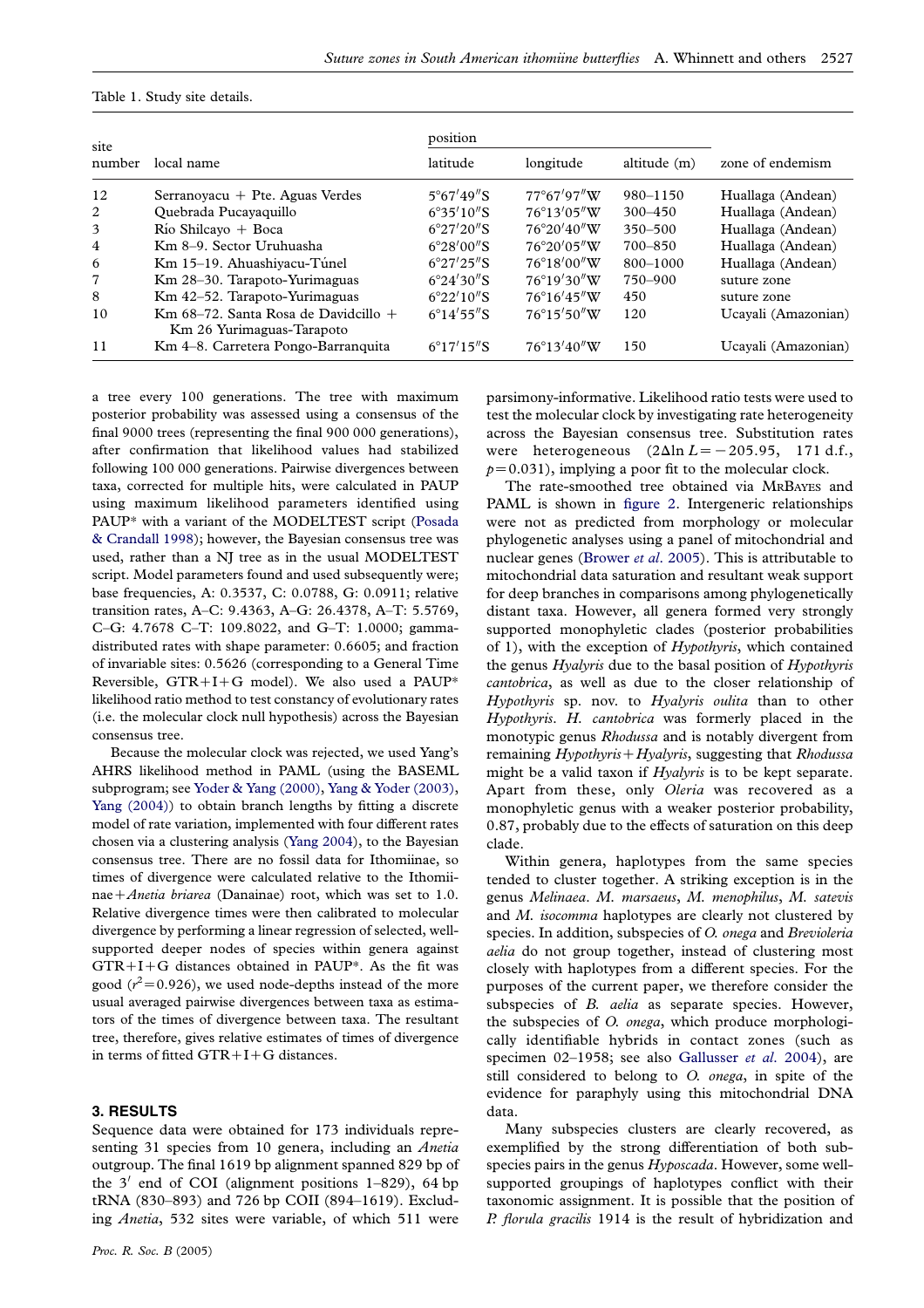

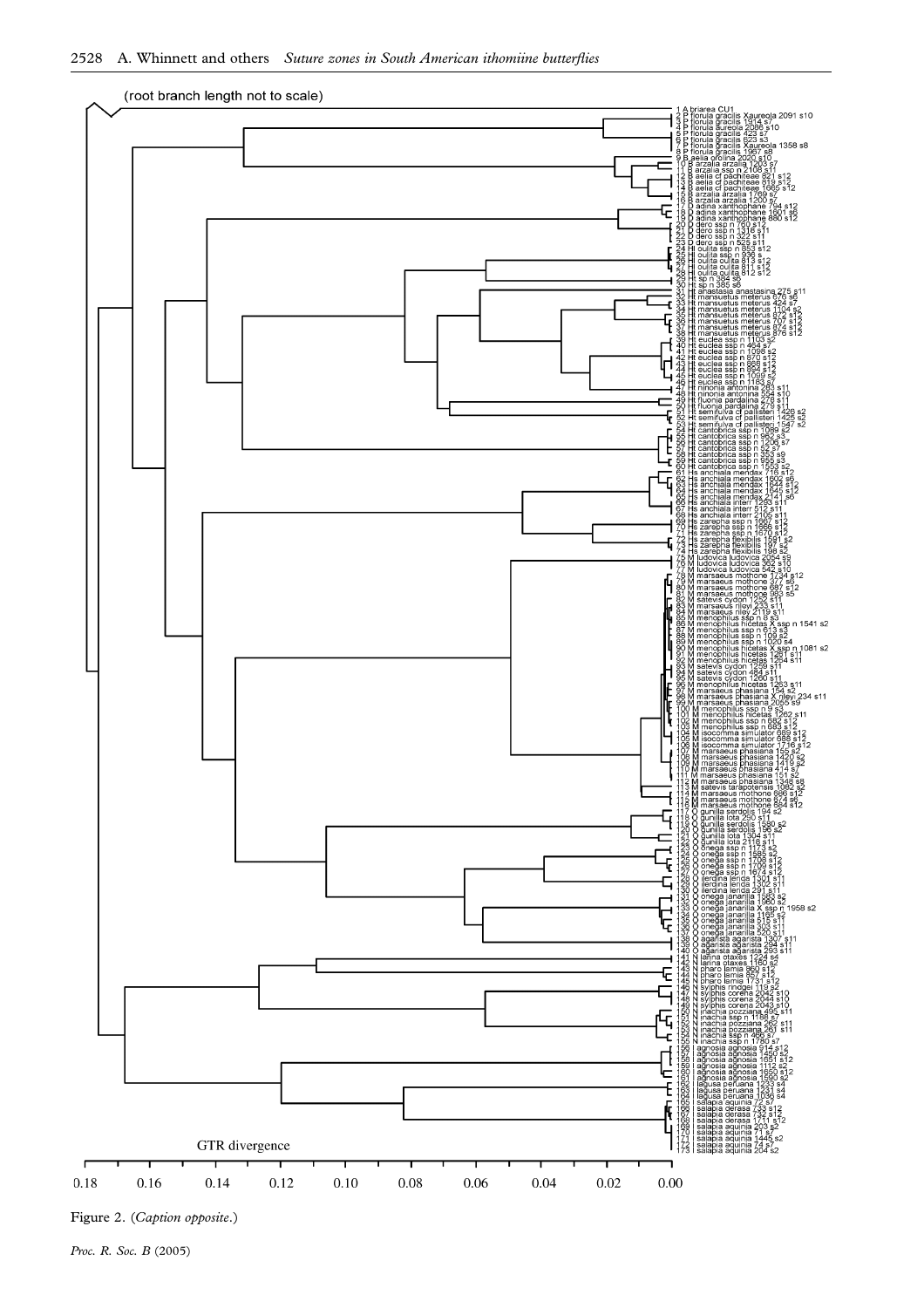<span id="page-4-0"></span>Figure 2. (Opposite.) Phylogenetic hypothesis based on mitochondrial nucleotide data for Dircenna (D), Hyalyris (Hl), Brevioleria (B), Hyposcada (Hs), Hypothyris (Ht), Ithomia (I), Melinaea (M), Napeogenes (N), Oleria (O) and Pseudoscada (P). Tree topology is consensus of the last 9000 trees inferred using Bayesian methods; branch lengths shown are obtained by the AHRS rate-smoothing procedure of [Yang \(2004\)](#page-8-0), calibrated by a least-squares fit to average  $GTR+I+G$  distances.

introgression, as wild hybrids are known between P. florula gracilis and P. florula aureola. Additional cases of individuals not clustering with other representatives from the same subspecies are; I. salapia aquinia 72, Napeogenes inachia ssp. nov. 1188, B. arzalia arzalia 1203 and O. gunilla lota 209.

We found a remarkable range of pairwise comparisons between taxa, over the whole range of taxonomic levels (see [table 2,](#page-5-0) figures 2 and 3). Between-subspecies smoothed pairwise divergences ranged from 0.06% between M. menophilus subspecies, and 6.40% between O. onega subspecies. Between-species divergences within genera varied by more than an order of magnitude, from  $0.23\%$  between M. menophilus and M. isocomma, to higher values such as 13.28% between H. cantobrica and the rest of Hypothyris, while divergences among genera within the Ithomiinae varied between 13.24% between Pseudoscada and Brevioleria and 17.74% at the base of the Ithomiinae.

### 4. DISCUSSION

Perhaps the major findings of this work are the highly variable levels of divergence in mtDNA between taxa of the same rank. Molecular divergence is an estimator of relative time of divergence, so these results seem to imply that times of divergence are also highly scattered. Our data did not conform to clock-like molecular evolution, so we estimated instead rate-smoothed percentage divergences as a metric of time. (Forcing our tree to obey a molecular clock, however, made little difference to the overall finding of variability in times of divergence—data not shown.) Applying [Brower's \(1994\)](#page-6-0) 2.3% sequence divergence at COI and COII per million years to the rate-smoothed divergence values, subspecies within species, species with genera, and species among genera (including Hyalyris and Hypothyris in the same genus) appear to have diverged 0.03–2.78, 0.10–5.77, and 5.76–7.71 Myr ago, respect-ively. [Zakharov](#page-8-0) et al. (2004) recently suggested substitution rates for COI and COII to be 0.78–1.02% sequence divergence per million years—much less than those calculated by Brower. Approximating this to 0.90% would increase our respective estimated times of divergence to 0.07–7.11, 0.26–14.76, and 14.71–19.71 Myr ago.

This variability of taxon divergences challenges assumptions underlying DNA 'barcoding', which aims to categorize taxa as species on the basis of mtDNA divergence. Proponents of DNA barcoding have suggested a 3% threshold at the COI mitochondrial locus for Lepidoptera species [\(Hebert](#page-7-0) et al. 2003). However, six of our 23 species divergence nodes (within genera) had smoothed GTR distance values less than 3% ([figure 3,](#page-6-0) [table 2](#page-5-0)), and one divergence node out of 16 between conspecific subspecies gave a smoothed distance value of greater than 3%. Somewhat later, Hebert et al[. \(2004\)](#page-7-0) identified 10 cryptic species from within a single taxonomically recognized species of Astraptes (Hesperiidae), 8 of which had divergences of  $\langle 3\%,$  some of which were only 0.2–0.3% divergent (comparable with our closest Melinaea). Heliconius may have virtually no mtDNA divergence (0–2%) between subspecies, while values of  $> \sim 2\%$  were reported for closest species ([Brower 1994](#page-6-0); [Brower & Egan 1997](#page-6-0); [Flanagan](#page-7-0) et al. [2004](#page-7-0)). Although the use of DNA as a tool in taxonomy is well established, DNA taxonomy alone would have failed to recognize many of these species and/or would have recognized too many, if the threshold was lowered to say 1 or 2%. Our results strongly argue against use of a 3% COI mtDNA 'barcode' (or any other threshold divergence value) as a protocol to distinguish species without supplementation by other methods.

The concordant distributions of subspecies differing in mimetic colour pattern demonstrate that the Cerros Escalera is a suture zone for many ithomiine and heliconiine taxa. By recovering repeated genealogical splits between multiple pairs of taxa distributed across this divide, our work shows the same pattern for molecular data. [Coyne & Orr \(2004\)](#page-7-0) recently identified three requirements by which molecular data could provide evidence for vicariance (for example, a Pleistocene refuge hypothesis). (i) Vicariant events should affect co-distributed taxa simultaneously, so that a main prediction of vicariance hypotheses is that divergence times should be similar and should correlate with the timing of relevant geological events, in this case in the Pleistocene. (ii) Each interacting pair should consist of sister taxa. (iii) There should be evidence of reproductive isolation between members of each pair.

Our results were in striking contrast to the first of these requirements. We found remarkable variability in pairwise divergences between different groups of taxa in comparisons at each taxonomic level. A number of hypotheses might explain the observed variance in sequence divergence values. The first is variability of mutation rates and the controversial reliability of molecular clocks [\(Graur &](#page-7-0) [Martin 2004](#page-7-0)). However, we believe that the method of rate-smoothing used here [\(Yang 2004](#page-8-0)) accommodates such rate variation to calibrate the divergence to time as well as or better than any other existing method.

It is also possible that the mitochondrial genealogies do not accurately reflect organismal tree topologies, due to confounding factors such as selection, nuclear copies or cytoplasmic factors ([Hurst & Jiggins 2005\)](#page-7-0), or because coalescence time variance is itself large (e.g. [Hudson &](#page-7-0) [Turelli 2003\)](#page-7-0). To investigate this further, we have sequenced the nuclear loci triose phosphate isomerase, wingless and elongation factor 1-*a*. Preliminary comparisons between two of the most strongly contrasting genera, Oleria and Melinaea, show molecular divergence in these nuclear regions that correlate with the strongly divergent patterns obtained using mtDNA data.

Furthermore, although some diversification seems to have occurred during the Pleistocene, molecular clock dating also shows genetic breaks both before and after this period. Therefore, ithomiine taxa do not at all seem to share the same clear genetic signature of subspecific or specific diversification due to one or a few historical events during the Pleistocene.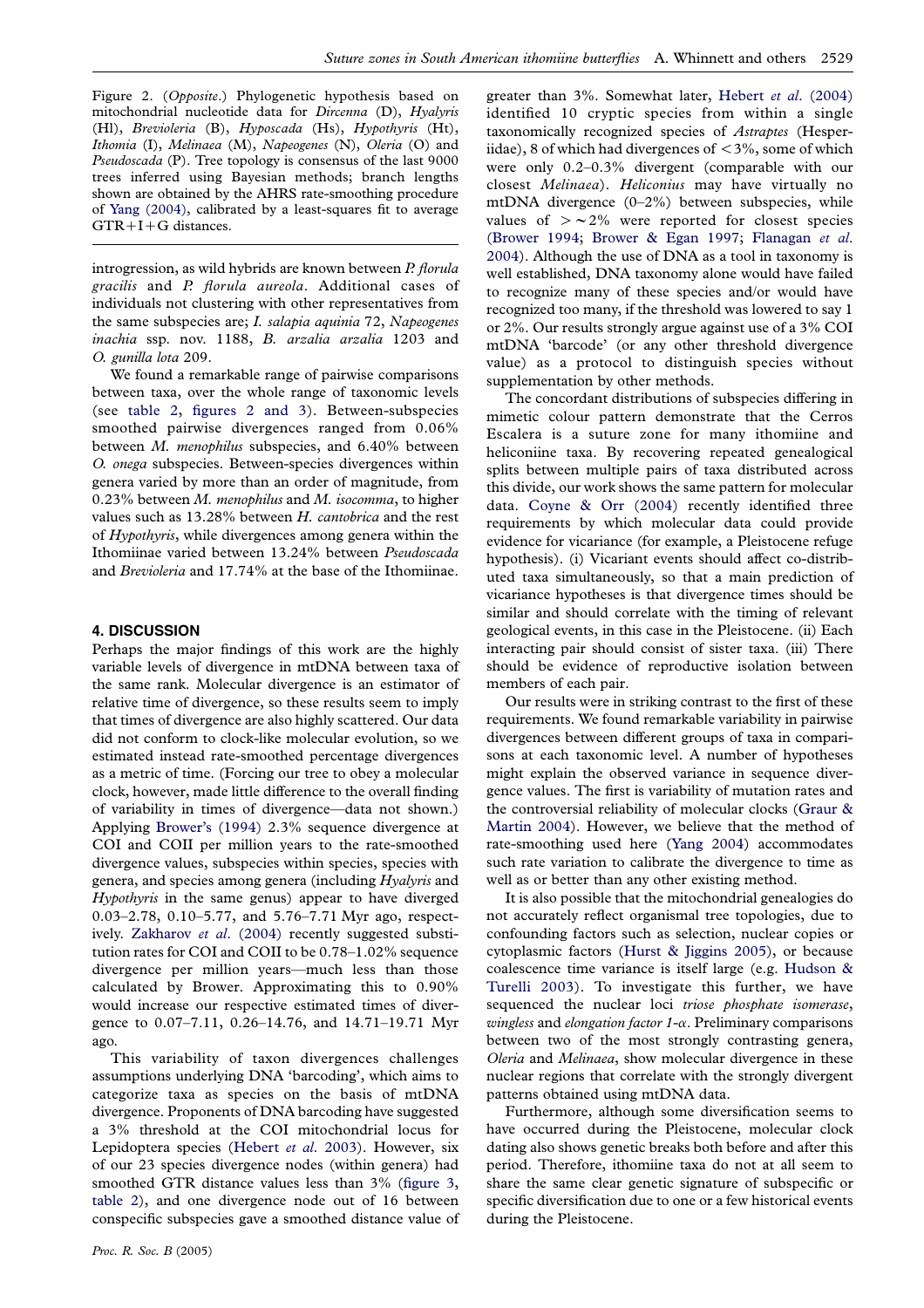<span id="page-5-0"></span>Table 2. Table showing fitted between-species pairwise percentage divergences within genera, and fitted between-subspecies pairwise percentage divergences within species, assuming a  $GTR+I+G$  model. Pairwise divergences were calculated as twice the distance to the deepest node separating the two taxa.

|             | species                     | percentage pairwise divergences |                           |                           |             |             |                           |             |                |             |             |                                    |      |
|-------------|-----------------------------|---------------------------------|---------------------------|---------------------------|-------------|-------------|---------------------------|-------------|----------------|-------------|-------------|------------------------------------|------|
| genus       |                             |                                 | $\mathbf{1}$              | $\boldsymbol{2}$          | 3           | 4           | 5                         | 6           | $\overline{7}$ | 8           | 9           | percentage pairwise<br>divergences |      |
| Dircenna    | adina                       | 1                               | $\boldsymbol{\mathrm{X}}$ |                           |             |             |                           |             |                |             |             |                                    |      |
|             | dero                        | $\overline{2}$                  | 1.65                      | $\mathbf X$               |             |             |                           |             |                |             |             |                                    |      |
| Brevioleria | aelia orolina               | $\mathbf{1}$                    | $\boldsymbol{\mathrm{X}}$ |                           |             |             |                           |             |                |             |             |                                    |      |
|             | aelia cf.                   | 2                               | 1.75                      | $\mathbf X$               |             |             |                           |             |                |             |             |                                    |      |
|             | pachiteae                   |                                 |                           |                           |             |             |                           |             |                |             |             |                                    |      |
|             | arzalia                     | 3                               | 1.75                      | 1.23                      | $\mathbf X$ |             |                           |             |                |             |             | B. a. arzalia<br>$+$ ssp. n.       | 1.23 |
| Hyposcada   | anchiala                    | $\mathbf{1}$                    | $\mathbf X$               |                           |             |             |                           |             |                |             |             | H. a. interrupta<br>$+$ mendax     | 0.68 |
|             | zarepha                     | 2                               | 4.61                      | $\mathbf X$               |             |             |                           |             |                |             |             | H. z. flexibilis<br>$+$ ssp. n.    | 2.43 |
| Hypothyris  | anastasia                   | $\mathbf{1}$                    | $\mathbf X$               |                           |             |             |                           |             |                |             |             |                                    |      |
|             | cantobrica                  | $\overline{2}$                  | 13.28                     | X                         |             |             |                           |             |                |             |             |                                    |      |
|             | euclea                      | 3                               | 7.24                      | 13.28                     | X           |             |                           |             |                |             |             |                                    |      |
|             | fluonia                     | 4                               | 7.24                      | 13.28                     | 7.24        | $\mathbf X$ |                           |             |                |             |             |                                    |      |
|             | semifulva cf.<br>pallisteri | 5                               | 7.24                      | 13.28                     | 7.24        | 6.86        | $\boldsymbol{\mathrm{X}}$ |             |                |             |             |                                    |      |
|             | mansuetus.<br>meterus       | 6                               | 5.93                      | 13.28                     | 3.40        | 7.24        | 7.24                      | $\mathbf X$ |                |             |             |                                    |      |
|             | ninonia                     | 7                               | 7.24                      | 13.28                     | 2.52        | 7.24        | 7.24                      | 3.40        | X              |             |             |                                    |      |
|             | sp. n.                      | 8                               | 8.25                      | 13.28                     | 8.25        | 8.25        | 8.25                      | 8.25        | 8.25           | $\mathbf X$ |             |                                    |      |
| Hyalyris    | oulita                      | 9                               | 8.25                      | 13.28                     | 8.25        | 8.25        | 8.25                      | 8.25        | 8.25           | 5.74        | $\mathbf X$ |                                    |      |
| Ithomia     | agnosia                     | $\mathbf{1}$                    | $\mathbf X$               |                           |             |             |                           |             |                |             |             |                                    |      |
|             | lagusa                      | 2                               | 12.08                     | $\boldsymbol{\mathrm{X}}$ |             |             |                           |             |                |             |             |                                    |      |
|             | salapia                     | 3                               | 12.08                     | 8.29                      | $\mathbf X$ |             |                           |             |                |             |             | I. s. aquinia<br>$+$ derasa        | 0.23 |
| Melinaea    | isocomma                    | $\mathbf{1}$                    | $\mathbf X$               |                           |             |             |                           |             |                |             |             |                                    |      |
|             | ludovica                    | $\overline{c}$                  | 4.97                      | $\mathbf X$               |             |             |                           |             |                |             |             |                                    |      |
|             | marsaeus                    | 3                               | 0.94                      | 4.97                      | $\mathbf X$ |             |                           |             |                |             |             | M. m. mothone<br>$+$ . phasiana    | 0.94 |
|             |                             |                                 |                           |                           |             |             |                           |             |                |             |             | M. m. mothone                      | 0.94 |
|             |                             |                                 |                           |                           |             |             |                           |             |                |             |             | + rileyi<br>M. m. phasiana         | 0.31 |
|             | menophilus                  | 4                               | 0.23                      | 4.97                      | 0.94        | $\mathbf X$ |                           |             |                |             |             | $+$ . rileyi<br>M. m. hicetas      | 0.06 |
|             | satevis                     | 5                               | 0.94                      | 4.97                      | 0.94        | 0.94        | $\mathbf X$               |             |                |             |             | $+$ ssp. n.<br>M. s. cydon         | 0.94 |
| Napeogenes  | inachia                     | 1                               | $\mathbf X$               |                           |             |             |                           |             |                |             |             | +. tarapotensis<br>N. i. pozziana  | 0.46 |
|             | larina                      | $\boldsymbol{2}$                | 12.77                     | $\mathbf X$               |             |             |                           |             |                |             |             | $+$ ssp. n.                        |      |
|             | pharo                       | 3                               | 12.77                     | 10.99                     | $\mathbf X$ |             |                           |             |                |             |             |                                    |      |
|             | sylphis                     | 4                               | 5.76                      | 12.77                     | 12.77       | $\mathbf X$ |                           |             |                |             |             | N. s. corena                       | 0.39 |
|             |                             |                                 |                           |                           |             |             |                           |             |                |             |             | $+$ . rindgei                      |      |
| Oleria      | agarista                    | $\mathbf{1}$                    | $\mathbf X$               |                           |             |             |                           |             |                |             |             |                                    |      |
|             | gunilla                     | 2                               | 10.68                     | $\mathbf X$               |             |             |                           |             |                |             |             | O. g. lota<br>$+$ serdolis         | 1.25 |
|             | ilerdina                    | 3<br>$\overline{\mathbf{4}}$    | 6.40<br>6.40              | 10.68                     | X<br>6.40   | $\mathbf X$ |                           |             |                |             |             |                                    |      |
|             | onega                       |                                 |                           | 10.68                     |             |             |                           |             |                |             |             | O. o. janarilla<br>$+$ ssp. n.     | 6.40 |
| Pseudoscada | florula                     | $\mathbf{1}$                    | $\mathbf X$               |                           |             |             |                           |             |                |             |             | P. f. gracilis<br>$+$ aureola      | 2.11 |

In their second requirement, [Coyne & Orr \(2004\)](#page-7-0) argue that members of each pair should be sister taxa. In our data, it is very likely that at least some of our pairs of subspecies are not sister taxa, but determining this is beyond the scope of this study, since it would involve the collection and sequencing of as many as 30 closely related subspecies per species from across the Neotropics. However, whether or not the pairs of subspecies are sister taxa should not affect the central prediction of vicariance

for the suture zone under study here. All pairs of taxa across the suture zone should have the same (non-sister) relationships if generated by the same sequence of vicariance events, so that their branching pattern should be similar. Their divergence times should likewise be comparable. This prediction is clearly rejected. An alternative hypothesis, therefore, seems much more likely; the clustering of multiple contact zones in the suture zone must have been caused by range changes and/or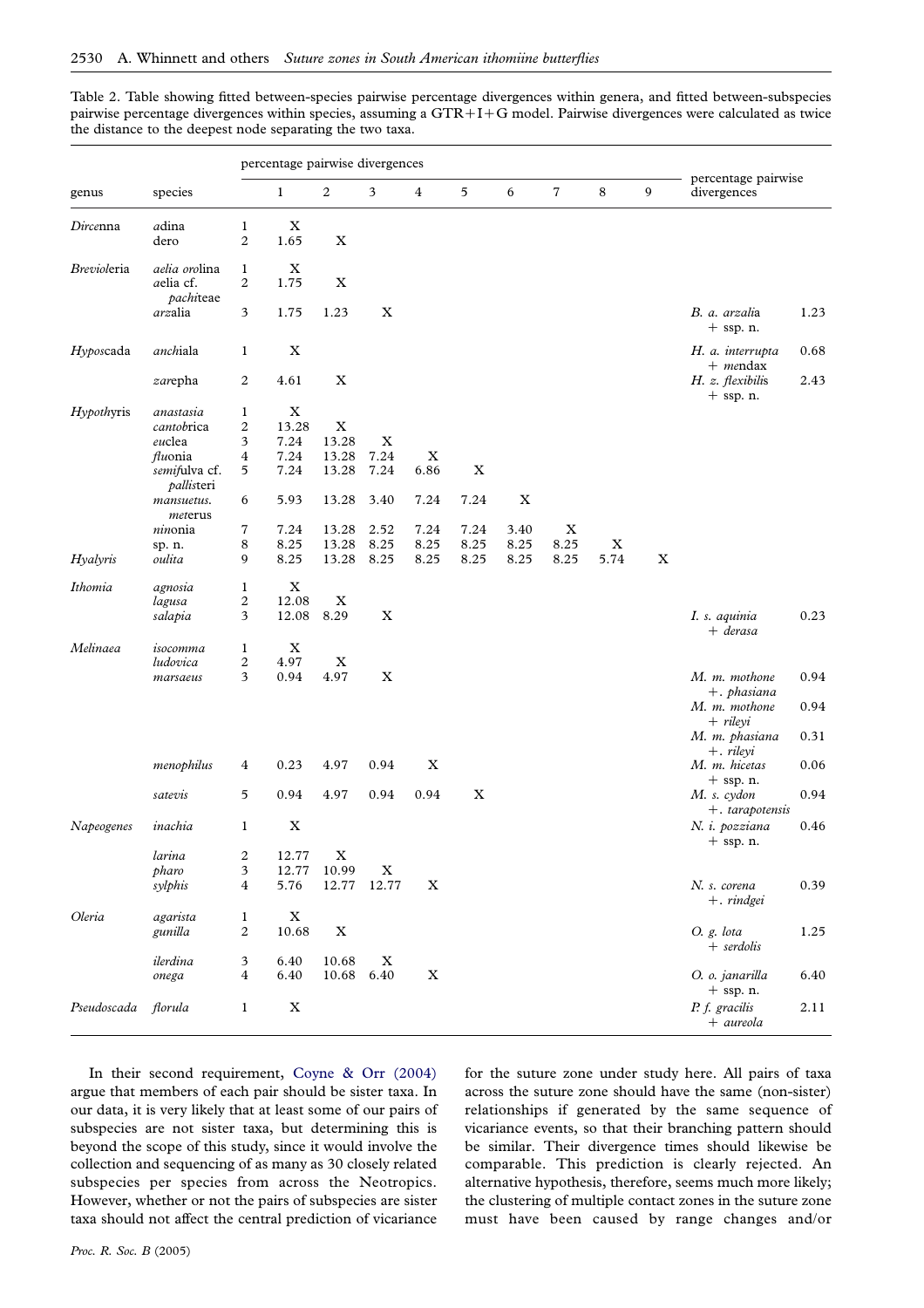<span id="page-6-0"></span>

Figure 3. Histogram of fitted  $GTR+I+G$  distances across nodes between subspecies and species in the rate-smoothed tree ([figure 2\)](#page-4-0). These distances are similar to (and calibrated using) traditionally measured average pairwise between taxon  $GTR+I+G$  distances, except that each node is only recorded once to avoid duplication of information.

independent evolution, rather than primarily by the same vicariance events in each group.

Finally, [Coyne & Orr \(2004\)](#page-7-0) highlight the importance for evidence of reproductive isolation between members of each taxon pair. Past and present gene exchange are hard to distinguish from persistent ancestral polymorphisms; these effects can affect deductions about the history of taxa. Here, the geographically differentiated ithomiines across the suture zone are classified as subspecies and hybridize to a greater or lesser extent. Putative hybrids between subspecies, based on intermediacy of morphological characters, are readily found, for example, O. onega ssp. nov.  $\times$  O. onega janarilla (02-1958), and M. marsaeus phasiana  $\times$  M. marsaeus rileyi (02-234). However, despite commonly hybridizing, the O. onega subspecies remain markedly genetically distinct. Melinaea are in stark contrast, with no genetic differences evident between subspecies. The species M. isocomma, M. marsaeus, M. satevis and M. menophilus also share identical or very similar haplotypes (mean between-species divergences were all 0.9% or less), even though we found no evidence of hybridization between species. Nuclear data show a similar pattern (M. Zimmermann, unpublished data). This is quite unexpected as experts have long recognized the distinctness of these Melinaea species (Brown 1979, Lamas et al[. 2004](#page-7-0)), although there have been some revisions, name changes and reallocations of subspecies among species.

Morphologically distinct taxa showing high levels of gene exchange at many loci are predicted to be rare, so whilst we can expect some ancestral polymorphism and introgression between very closely related species, we hardly expect such effects among a group of four highly distinct and relatively widespread species (Brown 1977; [Lamas](#page-7-0) et al. 2004), as found here. The four closely related Melinaea species comprise, between them, 34 morphologically recognizable subspecies, each of which typically has a divergent colour pattern affecting Müllerian mimicry (Brown 1977; Lamas et al[. 2004\)](#page-7-0). Our genetic data provide evidence for very recent diversification for the four closely related Melinaea species and even more recent diversification of their subspecies, coupled with incomplete lineage sorting. All of this diversification of Melinaea has apparently occurred well within the time that it took co-distributed pairs of subspecies in O. onega, O. gunilla, B. arzalia, H. zarepha, or P. florula to diverge.

In conclusion, we infer strikingly varied divergence dates between pairs of taxa interacting in a single suture zone. This variability must be due to processes acting independently in different species and at different times, rather than due to a single or a few vicariant events. Our results imply that diversification of subspecies pairs across a single region are due neither to concordant evolutionary histories nor to simultaneous divergence times. We postulate an alternative: that ithomiine biogeographic patterns are explained by ongoing diversification through repeated and idiosyncratic parapatric or allopatric speciation in nearly continuous forest, interspersed by rapid range changes (Benson 1982; [Knapp & Mallet 2003;](#page-7-0) [Mallet 1993\)](#page-7-0). The well-defined Escalera suture zone we see today may then be explained by redistribution of subspecific differentiation across ecotones and by partial environmental barriers to the movement of colour pattern and molecular genes. These current or recent factors must affect multiple pairs of taxa, in order for hybrid zones to collect together in the same suture zone (see also [Mallet](#page-7-0) [1993](#page-7-0)). Our comparative data are, therefore, among the first to demonstrate that Amazonian diversification is relatively continuous over time, as would be likely if speciation took place via parapatric evolution in continuous forest.

We thank Maribel González, Carlos Vergara and Oris Sanjur at The Smithsonian Tropical Research Institute for expert laboratory assistance. We are grateful to Ziheng Yang for many useful discussions, and for help in implementing the rate-smoothing method in PAML. We also thank Andrew Brower for providing sequence data prior to publication.

#### REFERENCES

- Benson, W. W. 1982 Alternative models for infrageneric diversification in the humid tropics: tests with passion vine butterflies. In Biological diversification in the tropics (ed. G. T. Prance), pp. 608–640. New York: Columbia University Press.
- Brower, A. V. Z. 1994 Rapid morphological radiation and convergence among races of the butterfly Heliconius erato inferred from patterns of mitochondrial DNA evolution. Proc. Natl Acad. Sci. USA 91, 6491-6495.
- Brower, A. V. Z. & Egan, M. G. 1997 Cladistic analysis of Heliconius butterflies and relatives (Nymphalidae: Heliconiiti): a revised phylogenetic position for Eueides based on sequences from mitochondrial DNA and a nuclear gene. Proc. R. Soc. B 264, 969-977. ([doi:10.1098/rspb.1997.](http://dx.doi.org/doi:10.1098/rspb.1997.0134) [0134.\)](http://dx.doi.org/doi:10.1098/rspb.1997.0134)
- Brower, A. V. Z., Freitas, A. V. L., Lee, M.-M., Silva Brandão, K. L., Whinnett, A. & Willmott, K. R. 2005 Phylogenetic relationships among the Ithomiini (Lepidoptera: Nymphalidae) inferred from one mitochondrial and two nuclear gene regions. Syst. Entomol. (In press.).
- Brown, K. S. 1977 Geographical patterns of evolution in neotropical Lepidoptera: differentiation of the species of Melinaea and Mechanitis (Nymphalidae: Ithomiinae). Syst. Entomol. 2, 161–197.
- Brown, K. S. 1979 Ecologia Geográfica e Evolução nas Florestas Neotropicais. Campinas, Brazil: Universidade Estadual de Campinas.
- Brown, K. S. 1982 Historical and ecological factors in the biogeography of aposematic Neotropical butterflies. Am. Zool. 22, 453–471.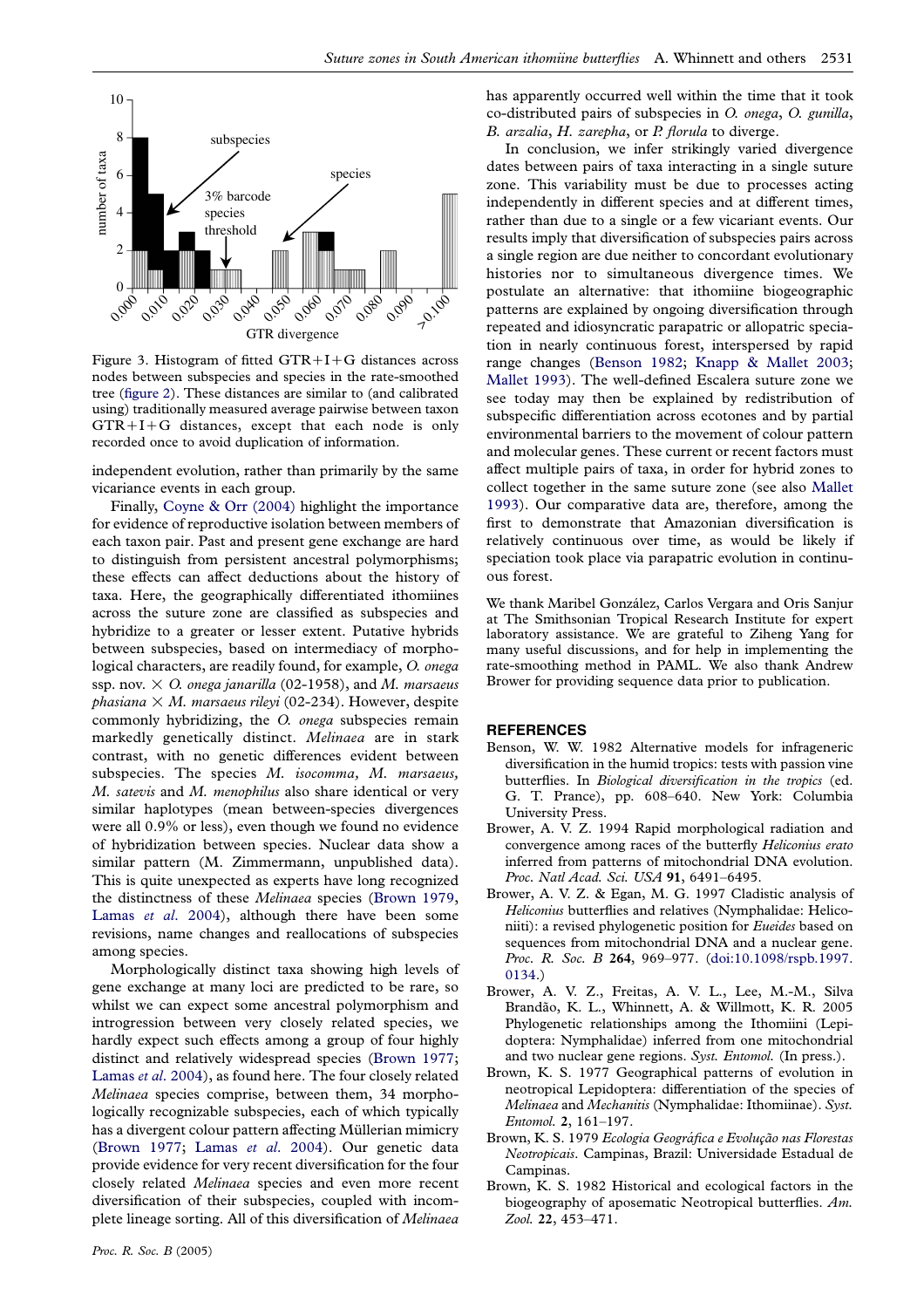- <span id="page-7-0"></span>Brown, K. S. 1987a Areas where humid tropical forest probably persisted. In Biogeography and quaternary history in tropical America (ed. T. C. Whitmore & G. T. Prance), p. 45. Oxford, UK: Oxford University Press.
- Brown, K. S. 1987b Biogeography and evolution of neotropical butterflies. In Biogeography and quaternary history in tropical America (ed. T. C. Whitmore & G. T. Prance), pp. 66–104. Oxford, UK: Oxford University Press.
- Colinvaux, P. A. 1997 An arid Amazon? Trends Ecol. Evol. 12, 318–319. [\(doi:10.1016/S0169-5347\(97\)89916-8.\)](http://dx.doi.org/doi:10.1016/S0169-5347(97)89916-8)
- Colinvaux, P. A. & De Oliveira, P. E. 2000 Palaeoecology and climate of the Amazon basin during the last glacial cycle. J. Q. Sci. 15, 347–356. [\(doi:10.1002/1099-1417\(200005\)](http://dx.doi.org/doi:10.1002/1099-1417(200005)15:4%3C347::AID-JQS537%3E3.0.CO;2-A) 15:4 < [347::AID-JQS537](http://dx.doi.org/doi:10.1002/1099-1417(200005)15:4%3C347::AID-JQS537%3E3.0.CO;2-A) > 3.0.CO;2-A.)
- Colinvaux, P. A. & De Oliveira, P. E. 2001 Amazon plant diversity and climate through the Cenozoic. Palaeogeogr. Palaeoclimatol. Palaeoecol. 166, 51-63. ([doi:10.1016/](http://dx.doi.org/doi:10.1016/S0031-0182(00)00201-7) [S0031-0182\(00\)00201-7.\)](http://dx.doi.org/doi:10.1016/S0031-0182(00)00201-7)
- Colinvaux, P. A., De Oliveira, P. E. & Bush, M. B. 2000 Amazonian and neotropical plant communities on glacial time-scales: the failure of the aridity and refuge hypotheses. *Q. Sci. Rev.* 19, 141-169. [\(doi:10.1016/S0277-](http://dx.doi.org/doi:10.1016/S0277-3791(99)00059-1) [3791\(99\)00059-1.](http://dx.doi.org/doi:10.1016/S0277-3791(99)00059-1))
- Colinvaux, P. A., Irion, G., Rasanen, M. E., Bush, M. B. & De Mello, J. A. S. N. 2001 A paradigm to be discarded: geological and paleoecological data falsify the Haffer & Prance refuge hypothesis of Amazonian speciation. Amazoniana 16, 606–607.
- Coyne, J. A. & Orr, H. A. 2004 Speciation. Sunderland, MA: Sinauer Associates.
- Flanagan, N. S., Tobler, A., Davison, A., Pybus, O. G., Kapan, D. D., Planas, S., Linares, M., Heckel, D. & McMillan, W. O. 2004 The historical demography of Müllerian mimicry in the neotropical Heliconius butterflies. Proc. Natl Acad. Sci. USA 101, 9704-9709. ([doi:10.](http://dx.doi.org/doi:10.1073/pnas.0306243101) [1073/pnas.0306243101.](http://dx.doi.org/doi:10.1073/pnas.0306243101))
- Gallusser, S., Guadagnuolo, R. & Rahier, M. 2004 Genetic (RAPD) diversity between Oleria onega agarista and Oleria onega ssp. (Ithomiinae, Nymphalidae, Lepidoptera) in north-eastern Peru. Genetica 121, 65–74. ([doi:10.1023/](http://dx.doi.org/doi:10.1023/B:GENE.0000019930.74692.bb) [B:GENE.0000019930.74692.bb.\)](http://dx.doi.org/doi:10.1023/B:GENE.0000019930.74692.bb)
- Graur, D. & Martin, W. 2004 Reading the entrails of chickens: molecular timescales of evolution and the illusion of precision. Trends. Genet. 20, 80-86. ([doi:10.](http://dx.doi.org/doi:10.1016/j.tig.2003.12.003) [1016/j.tig.2003.12.003.](http://dx.doi.org/doi:10.1016/j.tig.2003.12.003))
- Haffer, J. 1969 Speciation in amazonian forest birds. Science 165, 131–137.
- Haffer, J. 1997 Alternative models of vertebrate speciation in Amazonia: a review. Biodivers. Conserv. 6, 451-476. ([doi:10.1023/A:1018320925954.\)](http://dx.doi.org/doi:10.1023/A:1018320925954)
- Haffer, J. & Prance, G. T. 2001 Climatic forcing of evolution in Amazonia during the Cenozoic: on the refuge theory of biotic differentiation. Amazoniana 16, 579–607.
- Hebert, P. D. N., Cywinska, A., Ball, S. L. & deWaard, J. R. 2003 Biological identifications through DNA barcodes. Proc. R. Soc. B 270, 313-321. ([doi:10.1098/rspb.2002.](http://dx.doi.org/doi:10.1098/rspb.2002.2218) [2218.\)](http://dx.doi.org/doi:10.1098/rspb.2002.2218)
- Hebert, P. D. N., Penton, E. H., Burns, J. M., Janzen, D. H. & Hallwachs, W. 2004 Ten species in one: DNA barcoding reveals cryptic species in the neotropical skipper butterfly Astraptes fulgerator. Proc. Natl Acad. Sci. USA 101, 14812–14817. [\(doi:10.1073/pnas.0406166101.\)](http://dx.doi.org/doi:10.1073/pnas.0406166101)
- Hewitt, G. 2000 The genetic legacy of the Quaternary ice ages. Nature 405, 907–913. ([doi:10.1038/35016000.\)](http://dx.doi.org/doi:10.1038/35016000)
- Hudson, R. R. & Turelli, M. 2003 Stochasticity overrules the 'three-times rule': genetic drift, genetic draft, and coalescence times for nuclear loci versus mitochondrial DNA. Evolution 57, 182–190.
- Huelsenbeck, J. P. & Ronquist, F. 2001 MRBAYES: Bayesian inference of phylogenetic trees. Bioinformatics 17, 754–755. [\(doi:10.1093/bioinformatics/17.8.754.](http://dx.doi.org/doi:10.1093/bioinformatics/17.8.754))
- Hurst, G. D. D. & Jiggins, F. M. 2005 Problems with mitochondrial DNA as a marker in population, phylogeographic, and phylogenetic studies: the effects of inherited symbionts. Proc. R. Soc. B 272, 1525–1534. ([doi:10.1098/](http://dx.doi.org/doi:10.1098/rspb.2005.3056) [rspb.2005.3056.\)](http://dx.doi.org/doi:10.1098/rspb.2005.3056)
- Jaarola, M. & Searle, J. B. 2002 Phylogeography of field voles (Microtus agrestis) in Eurasia inferred from mitochondrial DNA sequences. Mol. Ecol. 11, 2613–2621. ([doi:10.1046/](http://dx.doi.org/doi:10.1046/j.1365-294X.2002.01639.x) [j.1365-294X.2002.01639.x.\)](http://dx.doi.org/doi:10.1046/j.1365-294X.2002.01639.x)
- Joron, M. & Mallet, J. 1998 Diversity in mimicry: paradox or paradigm? Trends Ecol. Evol. 13, 461–466. ([doi:10.1016/](http://dx.doi.org/doi:10.1016/S0169-5347(98)01483-9) [S0169-5347\(98\)01483-9.\)](http://dx.doi.org/doi:10.1016/S0169-5347(98)01483-9)
- Joron, M., Wynne, I. R., Lamas, G. & Mallet, J. 1999 Variable selection and the coexistence of multiple mimetic forms of the butterfly Heliconius numata. Evol. Ecol. 13, 721-754. ([doi:10.1023/A:1010875213123.\)](http://dx.doi.org/doi:10.1023/A:1010875213123)
- Knapp, S. & Mallet, J. 2003 Refuting refugia. Science 300, 71–72. [\(doi:10.1126/science.1083007.](http://dx.doi.org/doi:10.1126/science.1083007))
- Knowlton, N., Weigt, L. A., Solorzano, L. A., Mills, D. K. & Bermingham, E. 1993 Divergence in proteins, mitochondrial DNA, and reproductive compatibility across the Isthmus of Panama. Science 260, 1629–1632.
- Lamas, G. 1982 A preliminary zoogeographical division of Peru based on butterfly distributions (Lepidoptera, Papilionoidea). In Biological diversification in the tropics (ed. G. T. Prance), pp. 336–357. New York: Columbia University Press.
- Lamas, G., Callaghan, C., Casagrande, M. M., Mielke, O., Pyrcz, T., Robbins, R. & Viloria, A. 2004 Hesperioidea and Papilionoidea. In Atlas of neotropical Lepidoptera, checklist (ed. J. B. Heppner). Gainesville, FL: Association for Tropical Lepidoptera/Scientific Publishers.
- Lessa, E. P., Cook, J. A. & Patton, J. L. 2003 Genetic footprints of demographic expansion in North America, but not Amazonia, during the late Quaternary. Proc. Natl Acad. Sci. USA 100, 10331–10334. [\(doi:10.1073/pnas.](http://dx.doi.org/doi:10.1073/pnas.1730921100) [1730921100.](http://dx.doi.org/doi:10.1073/pnas.1730921100))
- Mallarino, R., Bermingham, E., Willmott, K. R., Whinnett, A. & Jiggins, C. D. 2005 Molecular systematics of the butterfly genus Ithomia (Lepidoptera: Ithomiinae): a composite phylogenetic hypothesis based on seven genes. Mol. Phylogenet. Evol. 34, 625–644. [\(doi:10.1016/j.ympev.](http://dx.doi.org/doi:10.1016/j.ympev.2004.10.021) [2004.10.021.\)](http://dx.doi.org/doi:10.1016/j.ympev.2004.10.021)
- Mallet, J. 1993 Speciation, raciation, and color pattern evolution in Heliconius butterflies: evidence from hybrid zones. In Hybrid zones and the evolutionary process (ed. R. G. Harrison), pp. 226–260. New York: Oxford University Press.
- Marko, P. B. 2002 Fossil calibration of molecular clocks and the divergence times of geminate species pairs separated by the Isthmus of Panama. Mol. Biol. Evol. 19, 2005–2021.
- Posada, N. M. & Crandall, K. A. 1998 MODELTEST: testing the model of DNA substitution. Bioinformatics 14, 817–818. [\(doi:10.1093/bioinformatics/14.9.817.](http://dx.doi.org/doi:10.1093/bioinformatics/14.9.817))
- Remington, C. L. 1968 Suture-zones of hybrid interaction between recently joined biotas. Evol. Biol. 1, 321–428.
- Schneider, C. & Moritz, C. 1999 Rainforest refugia and evolution in Australia's wet tropics. Proc. R. Soc. B 266, 191–196. [\(doi:10.1098/rspb.1999.0621.](http://dx.doi.org/doi:10.1098/rspb.1999.0621))
- Simpson, B. B. & Haffer, J. 1978 Speciation patterns in the Amazonian forest biota. Ann. Rev. Ecol. Syst. 9, 497–518. ([doi:10.1146/annurev.es.09.110178.002433.\)](http://dx.doi.org/doi:10.1146/annurev.es.09.110178.002433)
- Swofford, D. L. 2000 PAUP\*: phylogenetic analysis using parsiomony (\*and other methods). Sunderland, MA: Sinauer Associates.